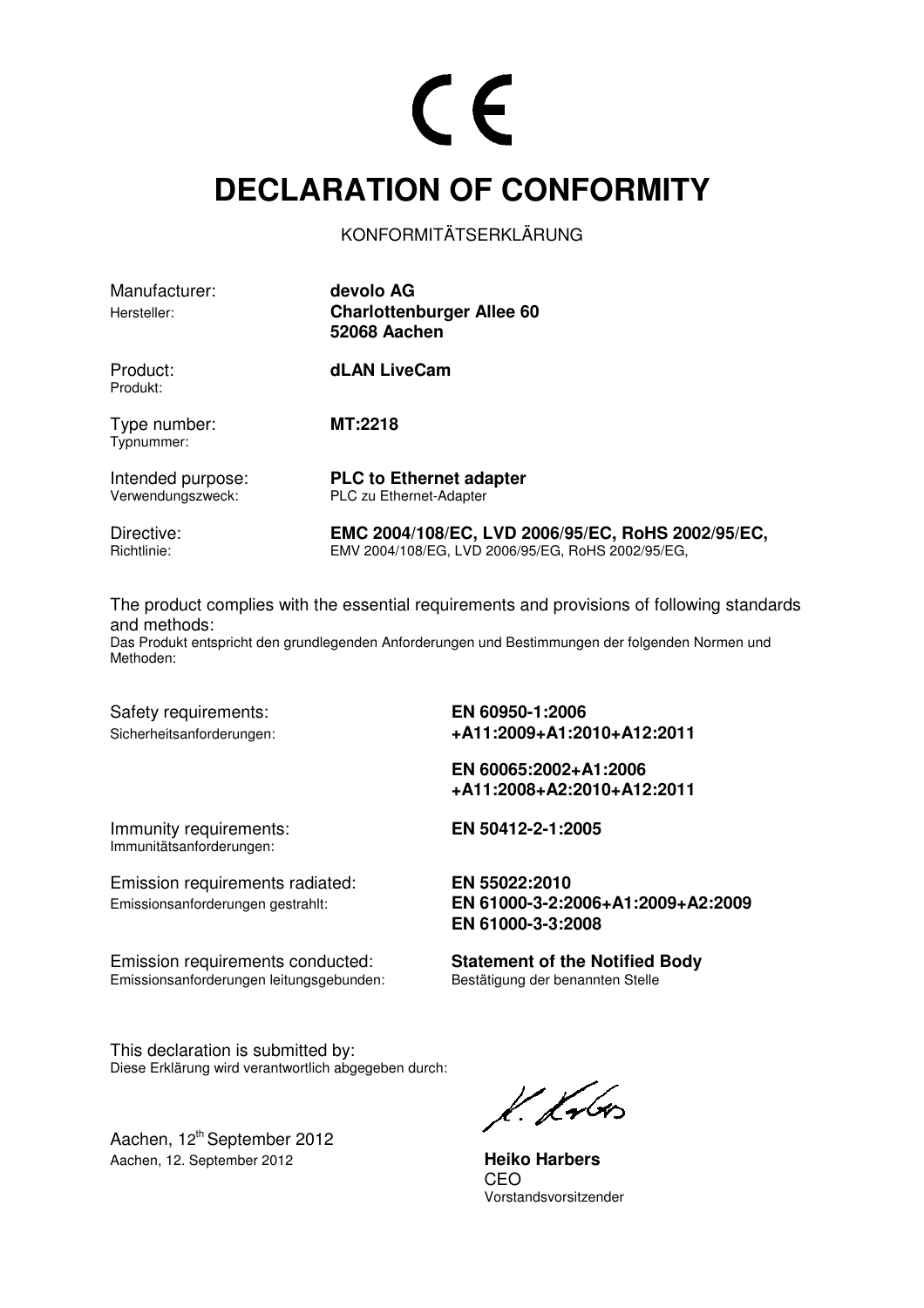### **DÉCLARATION DE CONFORMITÉ**

DECLARATION OF CONFORMITY

| Fabricant:<br>Manufacturer:        | devolo AG<br><b>Charlottenburger Allee 60</b><br>52068 Aix-la-Chapelle |
|------------------------------------|------------------------------------------------------------------------|
| Produit :<br>Product:              | <b>dLAN LiveCam</b>                                                    |
| Numéro du modèle :<br>Type number: | MT:2218                                                                |
| Utilisation:<br>Intended purpose:  | <b>Adaptateur CPL vers Ethernet</b><br>CPL to Ethernet adapter         |
| Directive:<br>Directive:           | EMC 2004/108/EC, LVD 2006/95/EC, RoHS 2002/95/EC                       |

Le produit satisfait aux exigences et instructions des normes et methodes suivantes : The product complies with the essential requirements and provisions of following standards and methods:

Normes de sécurité : **EN 60950-1:2006** 

Safety requirements: **+A11:2009+A1:2010+A12:2011** 

 **EN 60065:2002+A1:2006 +A11:2008+A2:2010+A12:2011** 

Normes d'immunité CEM: **EN 50412-2-1:2005**  Immunity requirements:

Normes d'émission par rayonnement : **EN 55022:2010** Emission requirements radiated: **EN 61000-3-2:2006+A1:2009+A2:2009 EN 61000-3-2:2008** 

Normes d'émission par conduction : **Attestation de l'organisme notifié**  Emission requirements conducted:

La déclaration est signée par : This declaration is submitted by:

Aix-la-Chapelle, le 12 Septembre 2012 Aachen, 12<sup>th</sup> September 2012 **Heiko Harbers** 

 $k$  knows

 Président du directoire <u>CEO de la contrada de la contrada de la contrada de la contrada de la contrada de la contrada de la con</u>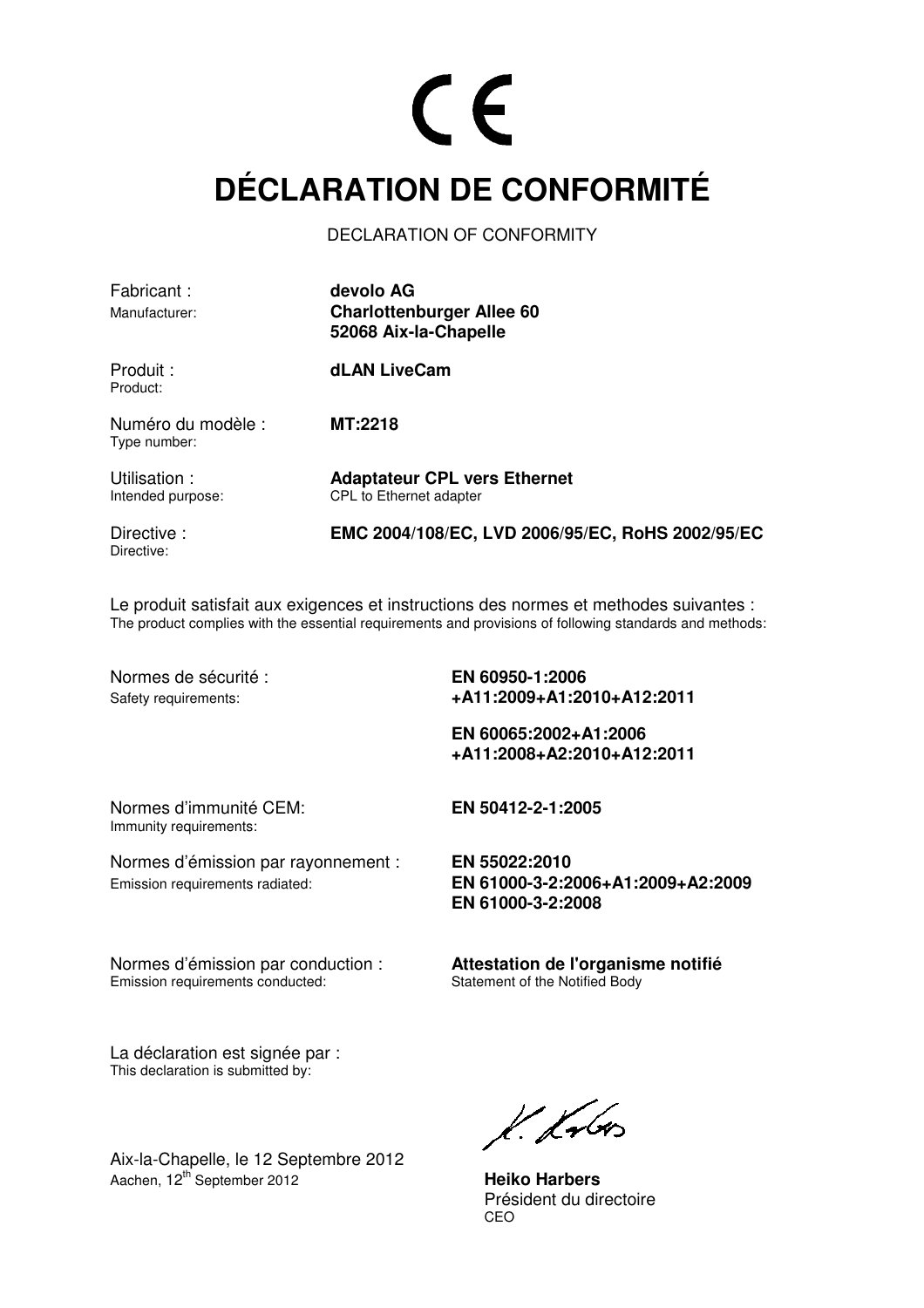#### **DECLARACIÓN DE CONFORMIDAD**

DECLARATION OF CONFORMITY

| Fabricante:<br>Manufacturer:       | devolo AG<br><b>Charlottenburger Allee 60</b><br>52068 Aquisgrán |
|------------------------------------|------------------------------------------------------------------|
| Producto:<br>Product:              | <b>dLAN LiveCam</b>                                              |
| Número del modelo:<br>Type number: | MT:2218                                                          |
| Uso:<br>Intended purpose:          | <b>PLC por el adaptador Ethernet</b><br>PLC to Ethernet adapter  |
| Directiva:<br>Directive:           | EMC 2004/108/EC, LVD 2006/95/EC, RoHS 2002/95/EU                 |

Este producto cumple los requisitos fundamentales y las instrucciones de normas y métodos siguientes:

The product complies with the essential requirements and provisions of following standards and methods:

Requisitos de seguridad: **EN 60950-1:2006** 

Safety requirements: **+A11:2009+A1:2010+A12:2011** 

 **EN 60065:2002+A1:2006 +A11:2008+A2:2010+A12:2011** 

Requisitos de inmunidad: **EN 50412-2-1:2005**  Immunity requirements:

Requisitos de emisión por radiación: **EN 55022:2010**

Emission requirements radiated: **EN 61000-3-2:2006+A1:2009+A2:2009 EN 61000-3-3:2008** 

Requisitos de emisión por conducción: **Declaración del Organismo Notificado**  Emission requirements conducted:

Esta declaración es firmada por: This declaration is submitted by:

Aquisgrán, el 12 de Septiembre 2012 Aachen, 12th September 2012 **Heiko Harbers**

 $k$  kolos

 Presidente de Dirección <u>CEO de la contrada de la contrada de la contrada de la contrada de la contrada de la contrada de la con</u>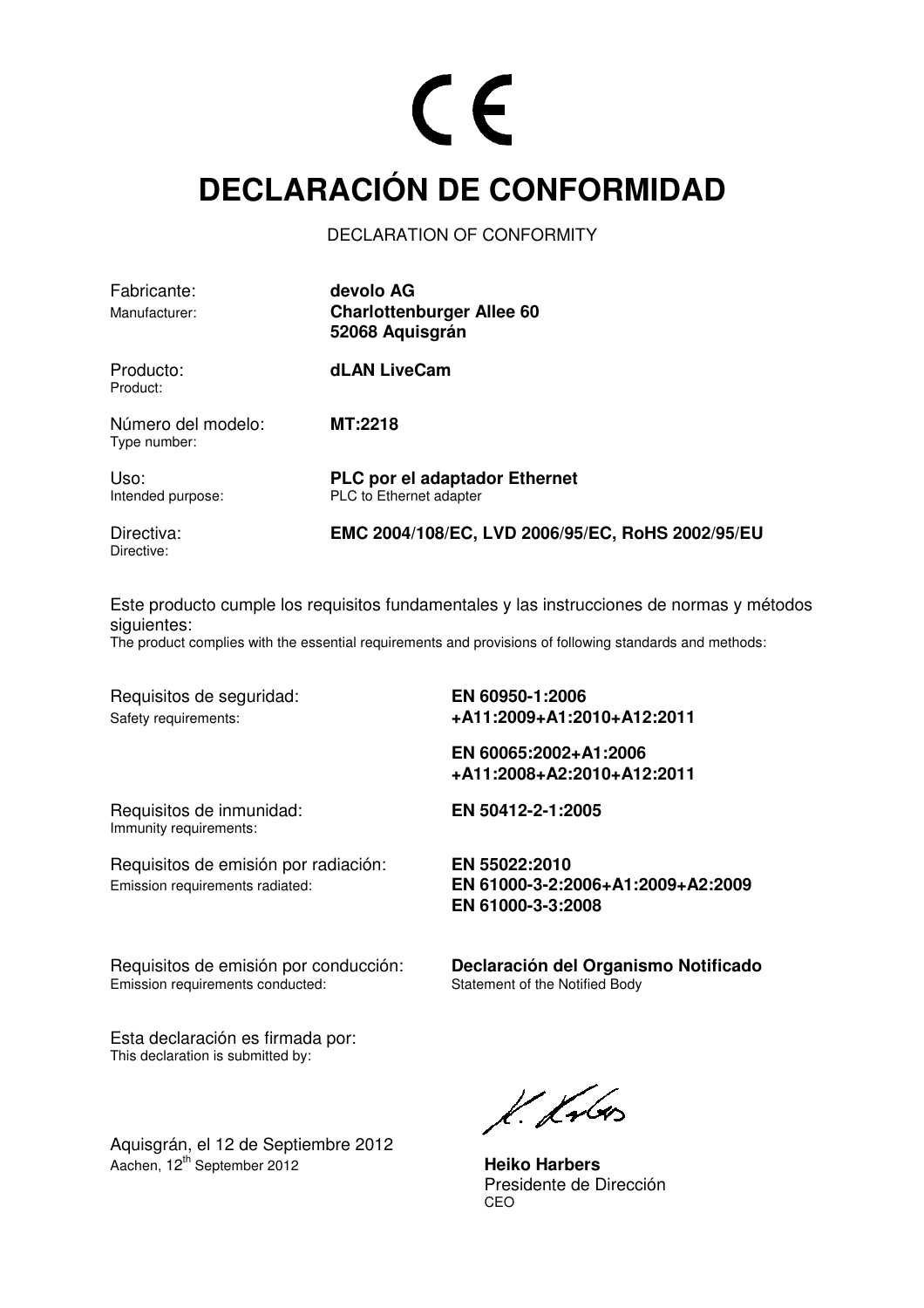#### **DICHIARAZIONE DI CONFORMITÀ**

DECLARATION OF CONFORMITY

| Fabbricante:<br>Manufacturer:   | devolo AG<br><b>Charlottenburger Allee 60</b><br>52068 Aquisgrana |
|---------------------------------|-------------------------------------------------------------------|
| Prodotto:<br>Product:           | dLAN LiveCam                                                      |
| Numero di tipo:<br>Type number: | <b>MT:2218</b>                                                    |
| Causale:<br>Intended purpose:   | <b>PLC per adattatore Ethernet</b><br>PLC to Ethernet adapter     |
| Direttiva:<br>Directive:        | EMC 2004/108/EC, LVD 2006/95/EC, RoHS 2002/95/EC                  |

Questo prodotto soddisfa i requisiti fondamentali e le disposizioni delle seguenti norme e dei seguenti metodi:

The product complies with the essential requirements and provisions of following standards and methods:

Requisiti di sicurezza: **EN 60950-1:2006** 

Safety requirements: **+A11:2009+A1:2010+A12:2011** 

 **EN 60065:2002+A1:2006 +A11:2008+A2:2010+A12:2011** 

Requisiti dell' immunità: **EN 50412-2-1:2005**  Immunity requirements:

Requisiti delle emissioni con radiazione: **EN 55022:2010** Emission requirements radiated: **EN 61000-3-2:2006+A1:2009+A2:2009** 

 **EN 6100-3-3:2008** 

Emission requirements conducted:

Requisiti delle emissioni cablate: **Dichiarazione dell'organismo Notificato** 

La presente dichiarazione è stata emessa da: This declaration is submitted by:

Aquisgrana, il 12 Settembre 2012 Aachen, 12<sup>th</sup> September 2012 **Heiko Harbers** 

 $k$  krbs

Presidente<br>CEO <u>CEO de la contrada de la contrada de la contrada de la contrada de la contrada de la contrada de la con</u>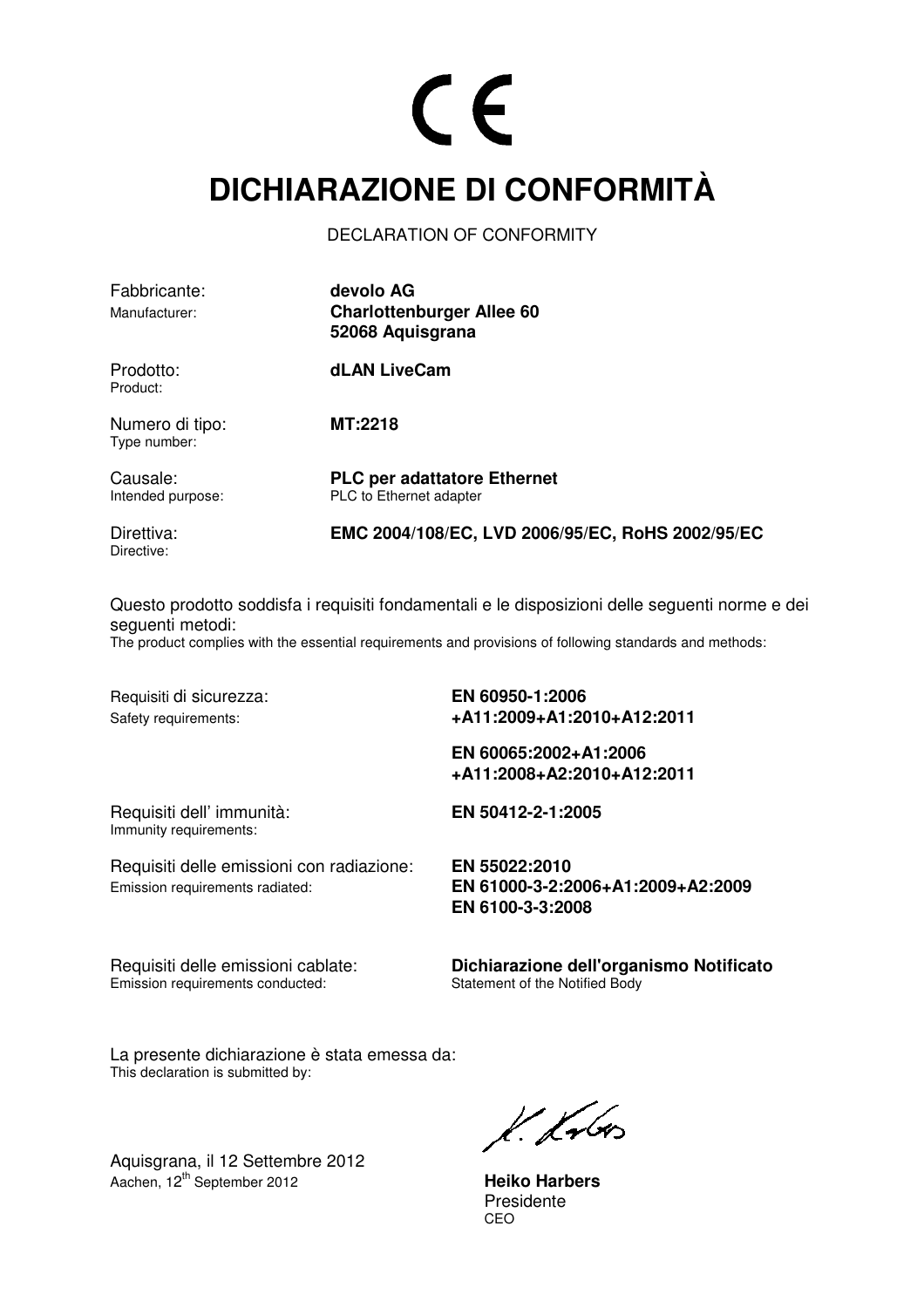#### **CONFORMITEITSVERKLARING**

DECLARATION OF CONFORMITY

| Producent:<br>Manufacturer:   | devolo AG<br><b>Charlottenburger Allee 60</b><br><b>52068 Aken</b> |
|-------------------------------|--------------------------------------------------------------------|
| Product:<br>Product:          | dLAN LiveCam                                                       |
| Typenummer:<br>Type number:   | MT:2218                                                            |
| Gebruik:<br>Intended purpose: | <b>PLC-Ethernet-adapter</b><br>PLC to Ethernet adapter             |
| Richtlijn:<br>Directive:      | EMC 2004/108/EC, LVD 2006/95/EC, RoHS 2002/95/EC                   |

Dit product voldoet aan de fundamentele eisen en bepalingen van de volgende normen en methoden:

The product complies with the essential requirements and provisions of following standards and methods:

Veiligheidsnormen: **EN 60950-1:2006** 

Safety requirements: **+A11:2009+A1:2010+A12:2011** 

 **EN 60065:2002+A1:2006 +A11:2008+A2:2010+A12:2011** 

Ongevoeligheidsnormen: **EN 50412-2-1:2005**  Immunity requirements:

Emissienormen via straling: **EN 55022:2010**

Emission requirements conducted:

Emission requirements radiated: **EN 61000-3-2:2006+A1:2009+A2:2009 EN 61000-3-3:2008** 

Emissienormen via geleiding: **Verklaring van aangemelde instantie** 

De verklaring is ondertekend door: This declaration is submitted by:

Aken, 12. September 2012 Aachen, 12<sup>th</sup> September 2012 **Heiko Harbers** 

 $k$  krbs

Directeur<br>CEO <u>CEO de la contrada de la contrada de la contrada de la contrada de la contrada de la contrada de la con</u>